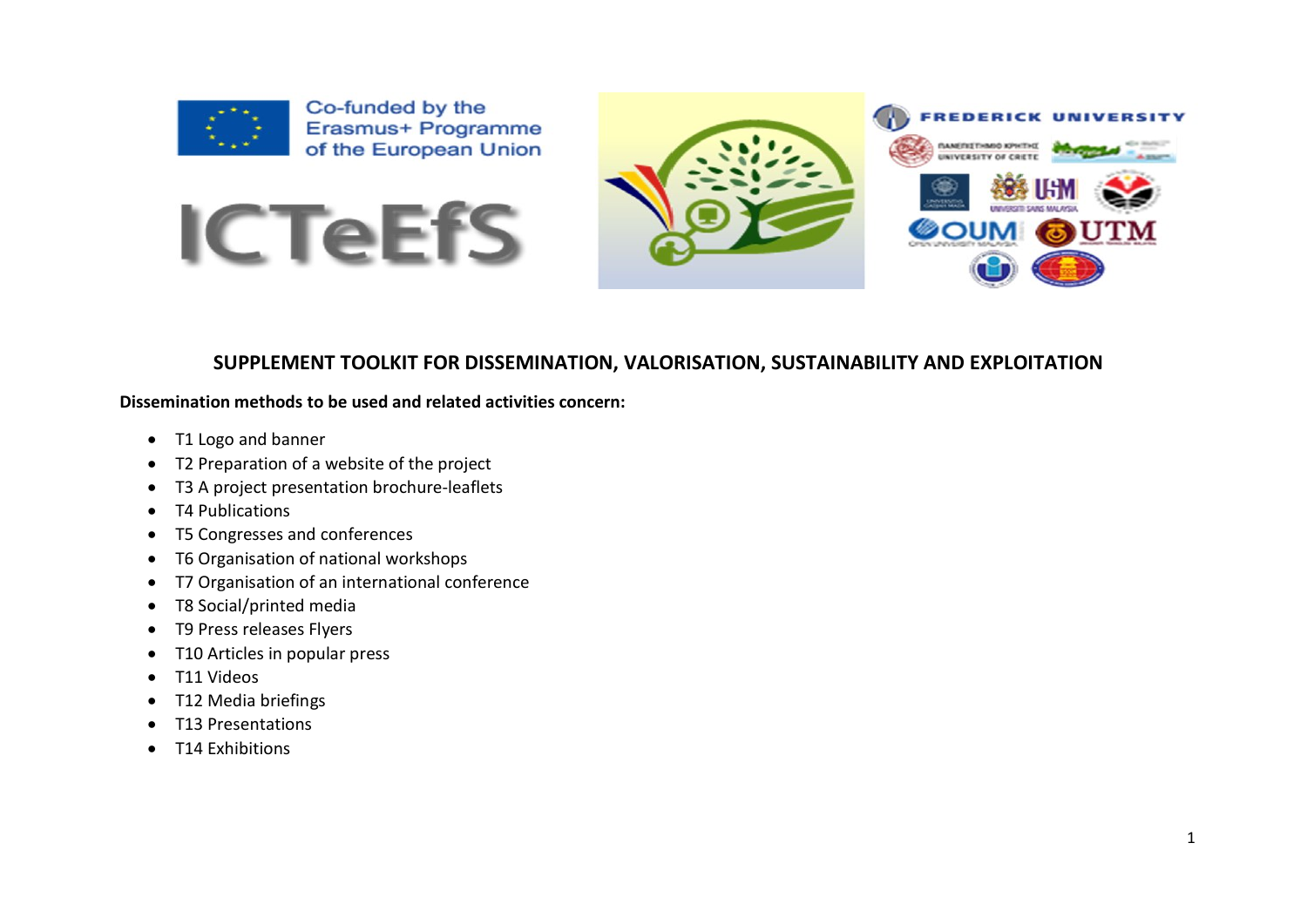| <b>Month</b>  | <b>Deliverable</b> | <b>Actions</b> | <b>Target groups</b> | <b>Goals/Objectives</b> | Means/         | <b>Leading</b> | <b>Stage of implementation</b> |  |
|---------------|--------------------|----------------|----------------------|-------------------------|----------------|----------------|--------------------------------|--|
| <b>Period</b> | (D)/Tool (T)       |                |                      |                         | <b>Methods</b> | partner        |                                |  |
| $M1-M3$       |                    |                |                      |                         |                |                |                                |  |
| M4-M6         |                    |                |                      |                         |                |                |                                |  |
| M7-M9         |                    |                |                      |                         |                |                |                                |  |
| M10-M12       |                    |                |                      |                         |                |                |                                |  |
| M13-M15       |                    |                |                      |                         |                |                |                                |  |
| M16-M18       |                    |                |                      |                         |                |                |                                |  |
| M19-M21       |                    |                |                      |                         |                |                |                                |  |
| M22-M24       |                    |                |                      |                         |                |                |                                |  |
| M25-M27       |                    |                |                      |                         |                |                |                                |  |
| M28-M30       |                    |                |                      |                         |                |                |                                |  |
| M31-M33       |                    |                |                      |                         |                |                |                                |  |
| M34-M36       |                    |                |                      |                         |                |                |                                |  |
| M37-M39       |                    |                |                      |                         |                |                |                                |  |
| M40-M42       |                    |                |                      |                         |                |                |                                |  |
| M43-M45       |                    |                |                      |                         |                |                |                                |  |
| M46-M48       |                    |                |                      |                         |                |                |                                |  |
|               |                    |                |                      |                         |                |                |                                |  |

## **The ICTeEfS Dissemination Table**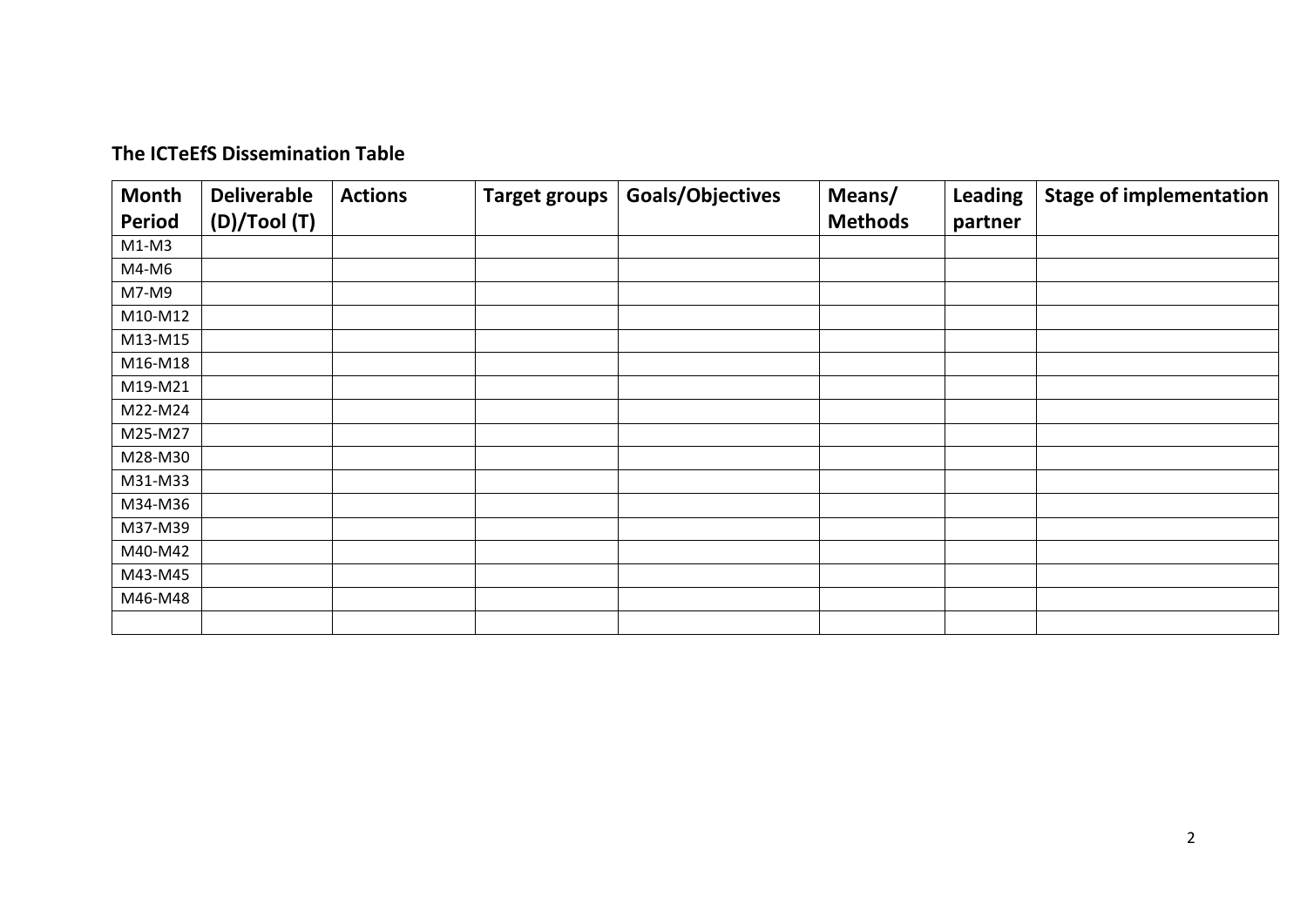## **MONITORING AND QUALITY ASSURANCE: A TEMPLATE FOR FORMATIVE AND SUMMATIVE ASSESSMENT OF THE DISSEMINATION RESULTS AND THEIR EXPLOITATION**

| Name of the project: ICTeEfS                                                            |                                                                  |
|-----------------------------------------------------------------------------------------|------------------------------------------------------------------|
|                                                                                         |                                                                  |
|                                                                                         |                                                                  |
| Assessment Team (name and e-mail)                                                       |                                                                  |
|                                                                                         |                                                                  |
| In what ways did your partner institution and stakeholders participated in the project? | Provide the methods for partner and stakeholder participation () |
|                                                                                         |                                                                  |
|                                                                                         |                                                                  |
|                                                                                         |                                                                  |
|                                                                                         |                                                                  |
| Project activities/results which have been disseminated and exploited                   | <b>Target groups for dissemination</b>                           |
| 1.                                                                                      |                                                                  |
| 2.                                                                                      |                                                                  |
| 3.                                                                                      |                                                                  |
| 4.                                                                                      |                                                                  |
| 5.                                                                                      |                                                                  |
| 6.                                                                                      |                                                                  |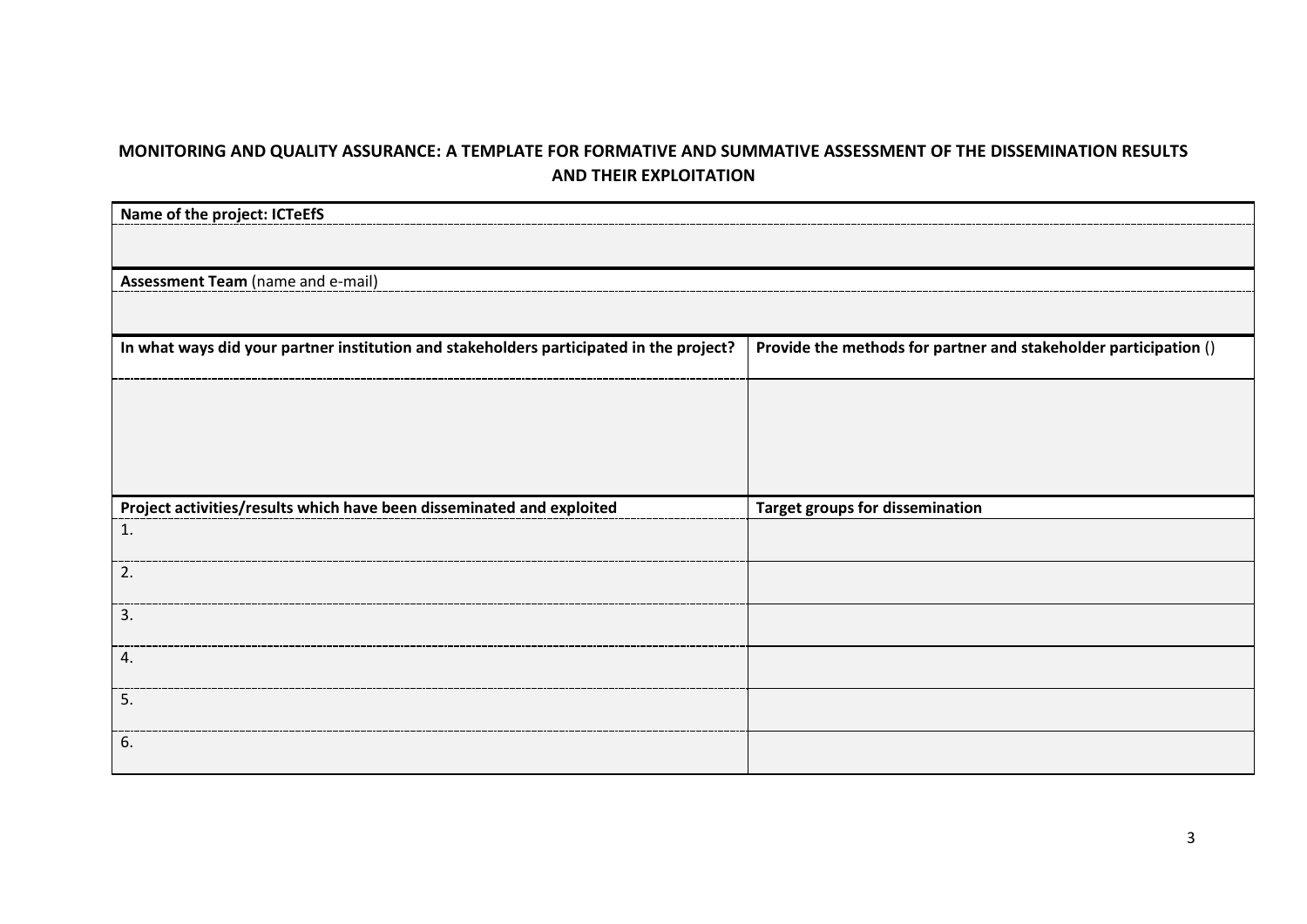| . .                        |  |
|----------------------------|--|
| (add more lines if needed) |  |

| Assessment of the disseminated activities/results | What was the outcome and for whom?<br>(e.g. No reached etc.) | <b>National</b><br>/International<br>(Reached<br>countries &<br>used languages) | Responsible<br>partner | When in time?<br>(Date/period<br>or frequency) |
|---------------------------------------------------|--------------------------------------------------------------|---------------------------------------------------------------------------------|------------------------|------------------------------------------------|
| <b>Activity 1</b>                                 |                                                              |                                                                                 |                        |                                                |
|                                                   |                                                              |                                                                                 |                        |                                                |
| <b>Activity 2</b>                                 |                                                              |                                                                                 |                        |                                                |
|                                                   |                                                              |                                                                                 |                        |                                                |
| <b>Activity 3</b>                                 |                                                              |                                                                                 |                        |                                                |
|                                                   |                                                              |                                                                                 |                        |                                                |
| <b>Activity 4</b>                                 |                                                              |                                                                                 |                        |                                                |
|                                                   |                                                              |                                                                                 |                        |                                                |
| <b>Activity 5</b>                                 |                                                              |                                                                                 |                        |                                                |
|                                                   |                                                              |                                                                                 |                        |                                                |
| <b>Activity 6</b>                                 |                                                              |                                                                                 |                        |                                                |
|                                                   |                                                              |                                                                                 |                        |                                                |
| <b>Activity 7</b>                                 |                                                              |                                                                                 |                        |                                                |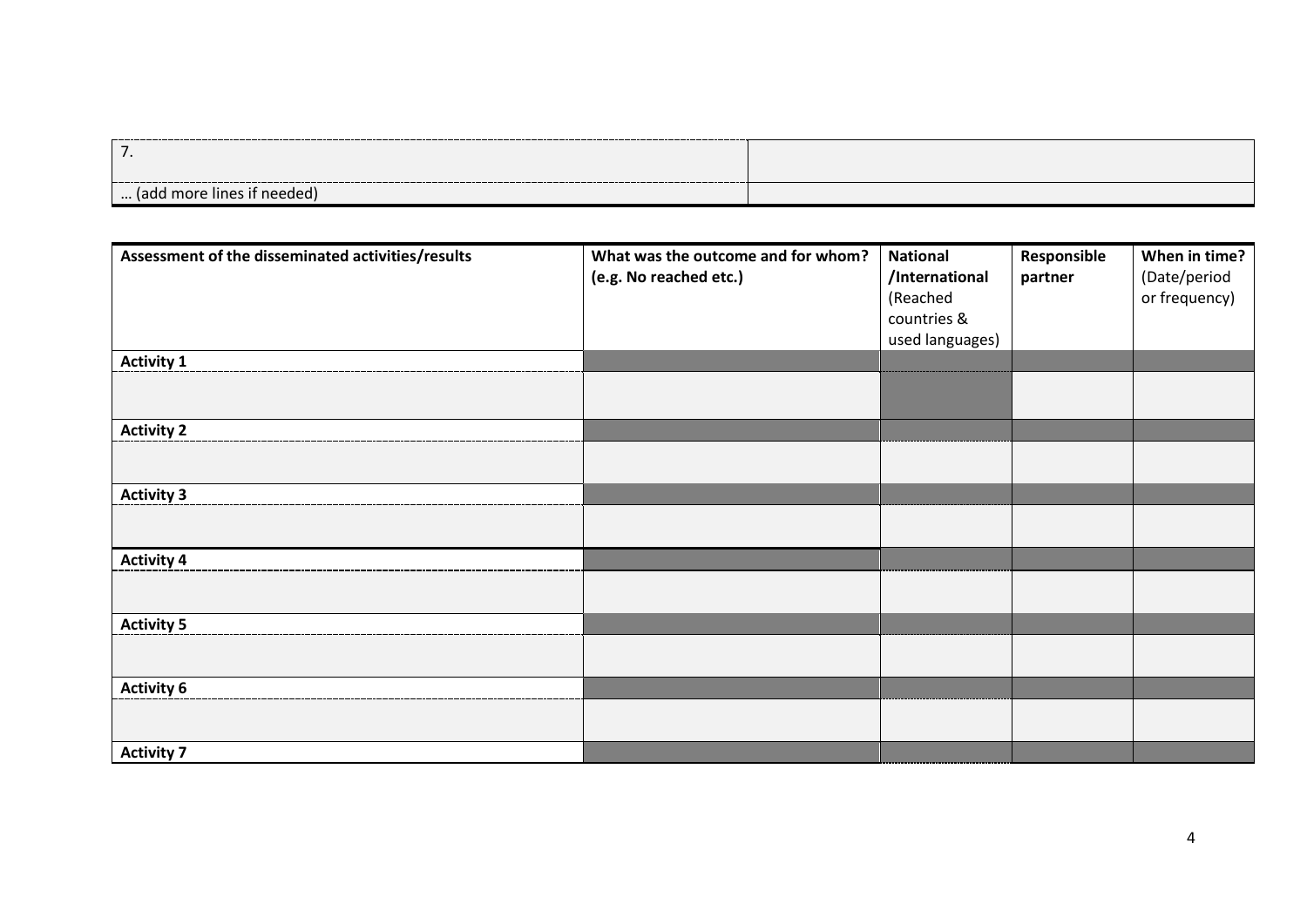| Add                                           |  |  |
|-----------------------------------------------|--|--|
|                                               |  |  |
| <b>Overall assessment and recommendations</b> |  |  |
|                                               |  |  |
|                                               |  |  |
|                                               |  |  |
|                                               |  |  |
|                                               |  |  |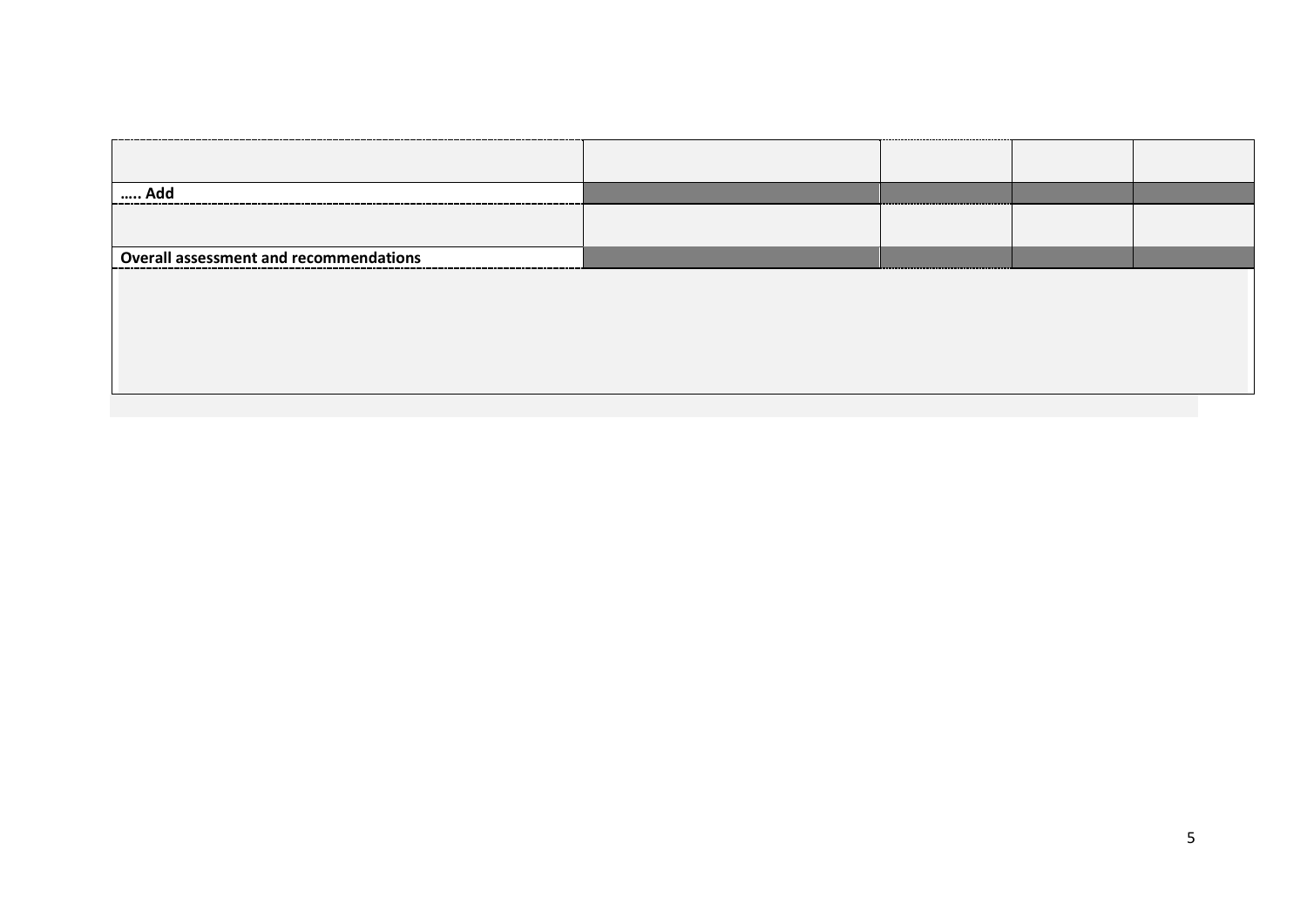**The ICTeEfS Dissemination Template**

|    | <b>ICTEEfS DISSEMINATION ACTIVITIES</b> |      |              |          |             |  |  |  |  |  |  |  |  |  |
|----|-----------------------------------------|------|--------------|----------|-------------|--|--|--|--|--|--|--|--|--|
|    |                                         |      |              |          |             |  |  |  |  |  |  |  |  |  |
|    | <b>Partner University</b>               |      |              |          |             |  |  |  |  |  |  |  |  |  |
| No | Event*                                  | Date | <b>Place</b> | Target** | Outcomes*** |  |  |  |  |  |  |  |  |  |
|    |                                         |      |              |          |             |  |  |  |  |  |  |  |  |  |
|    |                                         |      |              |          |             |  |  |  |  |  |  |  |  |  |
|    |                                         |      |              |          |             |  |  |  |  |  |  |  |  |  |
|    |                                         |      |              |          |             |  |  |  |  |  |  |  |  |  |
|    |                                         |      |              |          |             |  |  |  |  |  |  |  |  |  |
|    |                                         |      |              |          |             |  |  |  |  |  |  |  |  |  |
|    |                                         |      |              |          |             |  |  |  |  |  |  |  |  |  |
|    |                                         |      |              |          |             |  |  |  |  |  |  |  |  |  |
|    |                                         |      |              |          |             |  |  |  |  |  |  |  |  |  |
|    |                                         |      |              |          |             |  |  |  |  |  |  |  |  |  |
|    |                                         |      |              |          |             |  |  |  |  |  |  |  |  |  |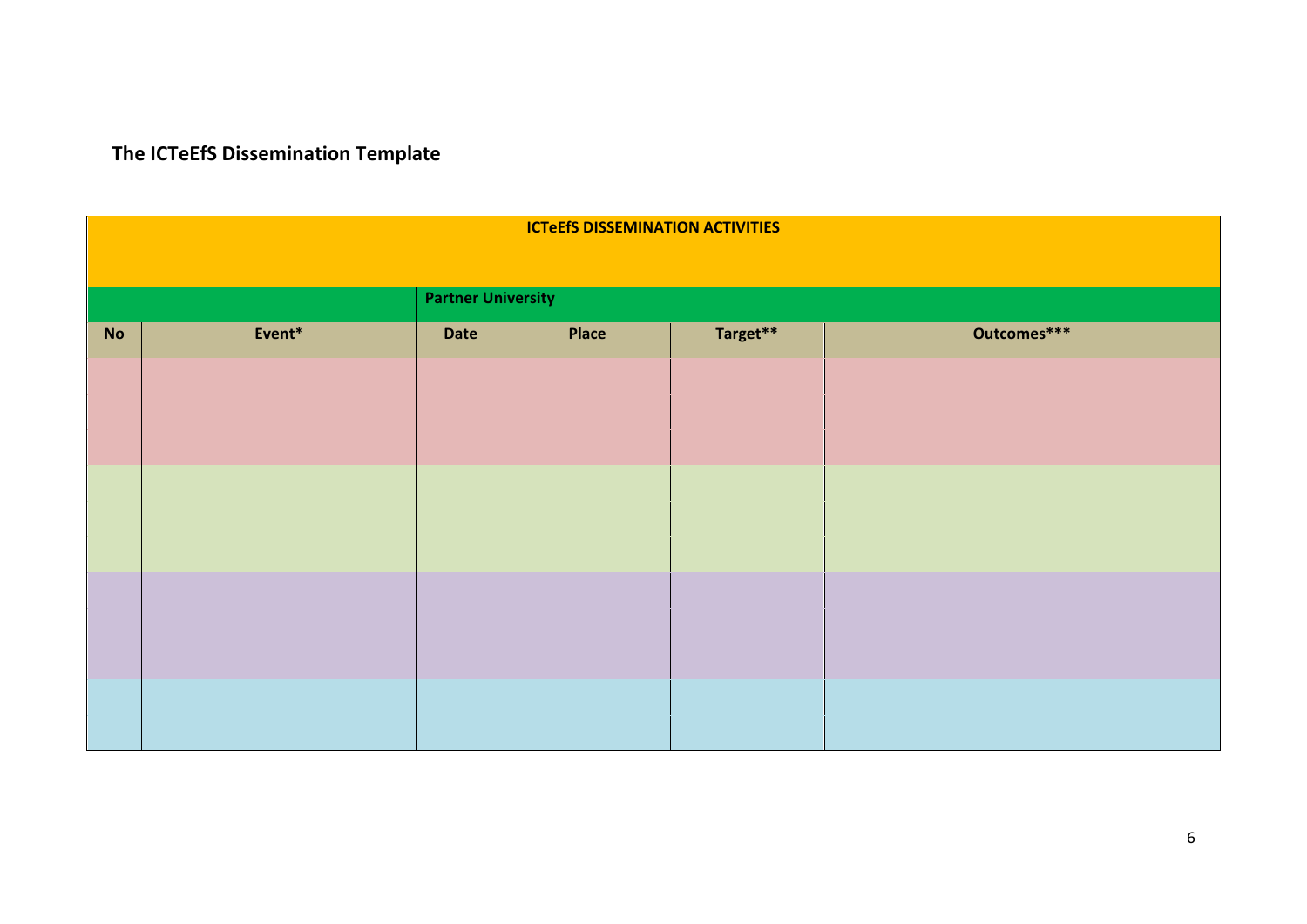\* Any type of event such as training workshop, meetings, website, media/press releases, briefings, mailing lists, newsletters, etc.

\*\* To whom the event was addressed?

\*\*\* Describe shortly what has been achieved, giving quantitative and qualitative information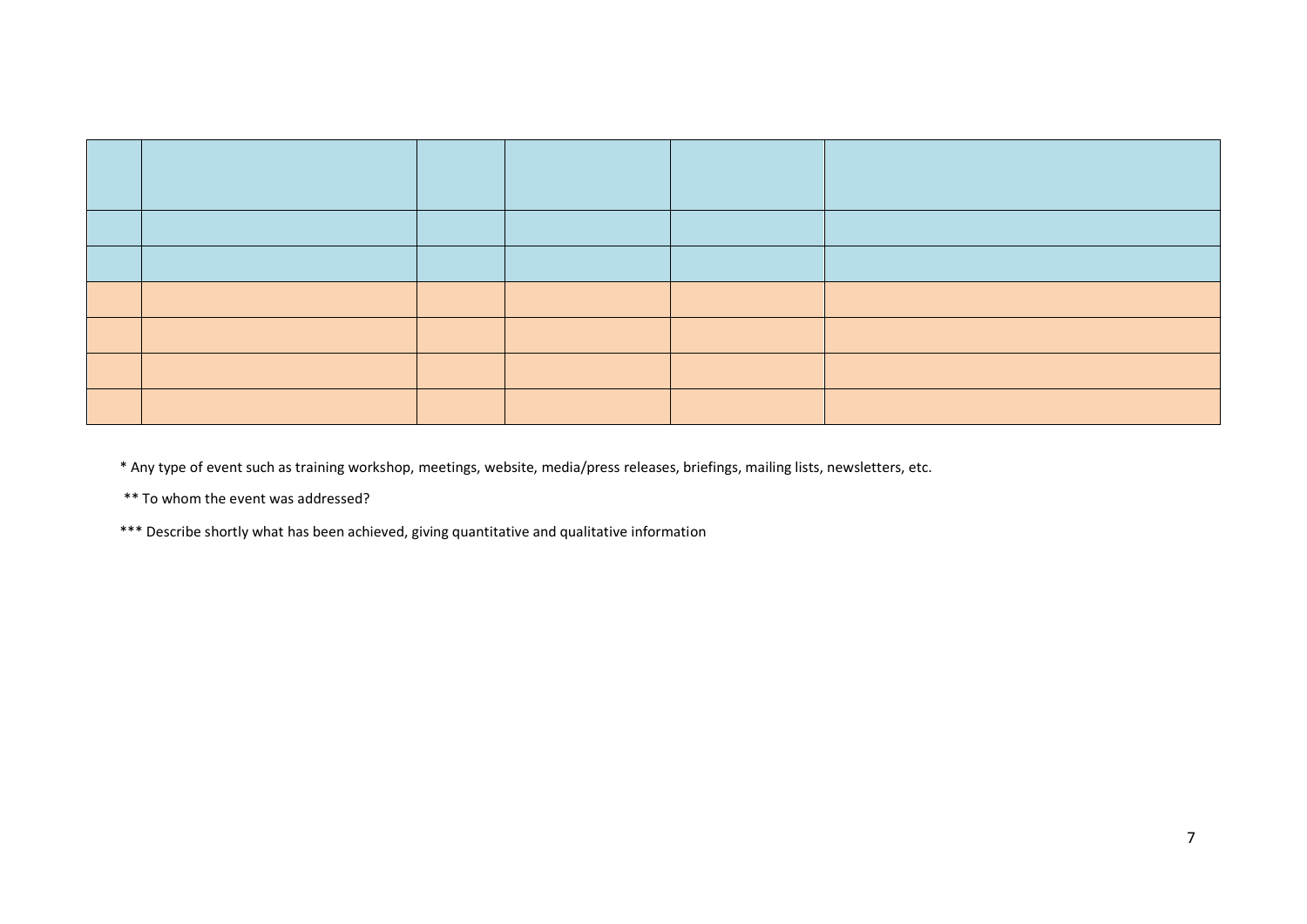# **Dissemination timetable**

The following example is a table that may illustrate the dissemination activities of the project based upon a month-by-month delivery schedule

| <b>Activity</b> | <b>Month</b> |  |  |  |          |  |  |  |  |           |  |  |  |  |  |  |  |  |           |  |  |  |  |  |  |  |
|-----------------|--------------|--|--|--|----------|--|--|--|--|-----------|--|--|--|--|--|--|--|--|-----------|--|--|--|--|--|--|--|
|                 |              |  |  |  | $1 - 12$ |  |  |  |  | $13 - 24$ |  |  |  |  |  |  |  |  | $25 - 36$ |  |  |  |  |  |  |  |
|                 |              |  |  |  |          |  |  |  |  |           |  |  |  |  |  |  |  |  |           |  |  |  |  |  |  |  |
|                 |              |  |  |  |          |  |  |  |  |           |  |  |  |  |  |  |  |  |           |  |  |  |  |  |  |  |
|                 |              |  |  |  |          |  |  |  |  |           |  |  |  |  |  |  |  |  |           |  |  |  |  |  |  |  |
|                 |              |  |  |  |          |  |  |  |  |           |  |  |  |  |  |  |  |  |           |  |  |  |  |  |  |  |
|                 |              |  |  |  |          |  |  |  |  |           |  |  |  |  |  |  |  |  |           |  |  |  |  |  |  |  |
|                 |              |  |  |  |          |  |  |  |  |           |  |  |  |  |  |  |  |  |           |  |  |  |  |  |  |  |
|                 |              |  |  |  |          |  |  |  |  |           |  |  |  |  |  |  |  |  |           |  |  |  |  |  |  |  |
|                 |              |  |  |  |          |  |  |  |  |           |  |  |  |  |  |  |  |  |           |  |  |  |  |  |  |  |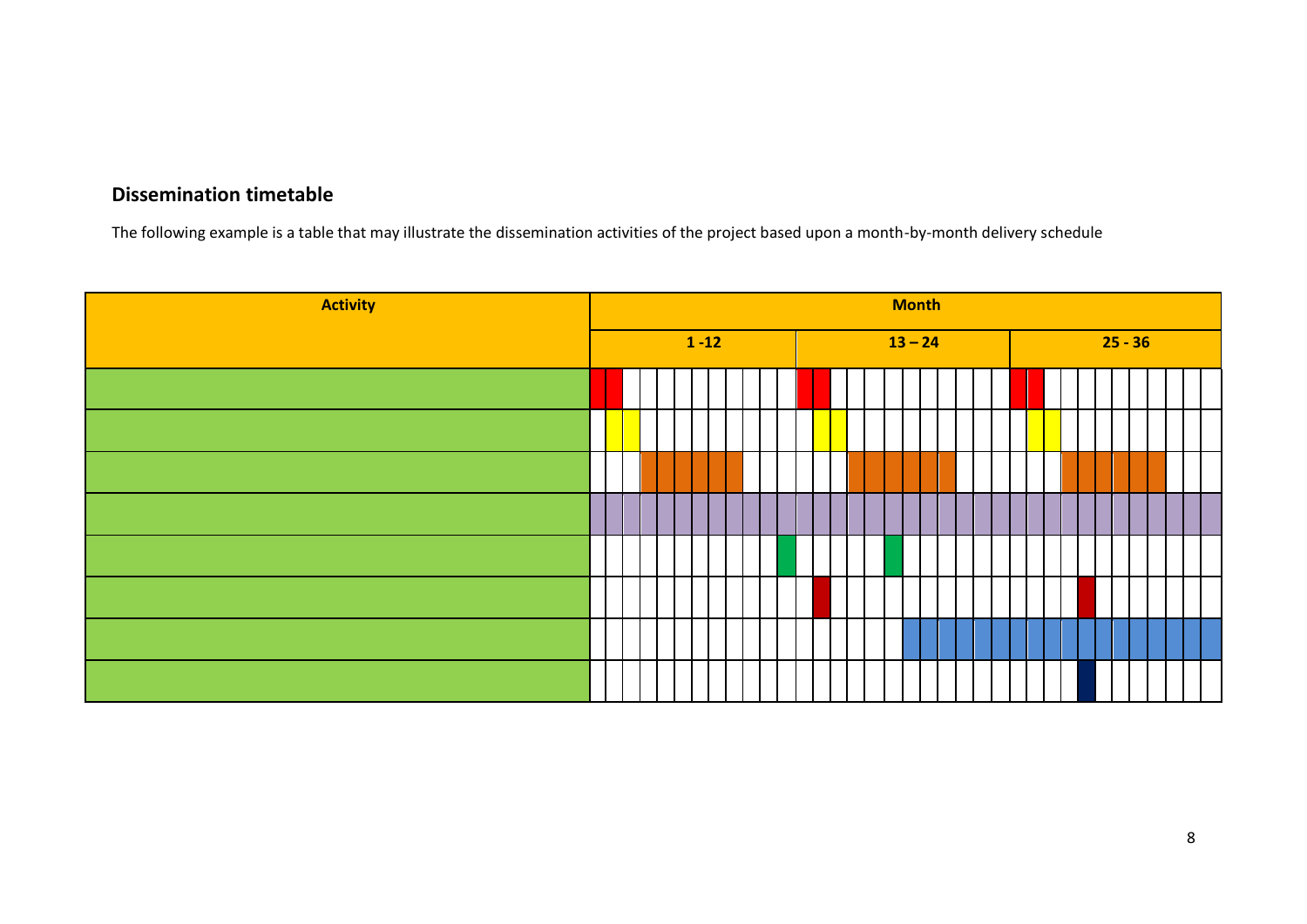**Template for registering and summarising the workshops used for dissemination purposes.**

| <b>Date</b> | <b>Workshop</b> | <b>Type</b> | <b>Place</b> | <b>Audience</b> | Reference |
|-------------|-----------------|-------------|--------------|-----------------|-----------|
|             |                 |             |              |                 |           |
|             |                 |             |              |                 |           |
|             |                 |             |              |                 |           |
|             |                 |             |              |                 |           |
|             |                 |             |              |                 |           |
|             |                 |             |              |                 |           |
|             |                 |             |              |                 |           |
|             |                 |             |              |                 |           |
|             |                 |             |              |                 |           |
|             |                 |             |              |                 |           |